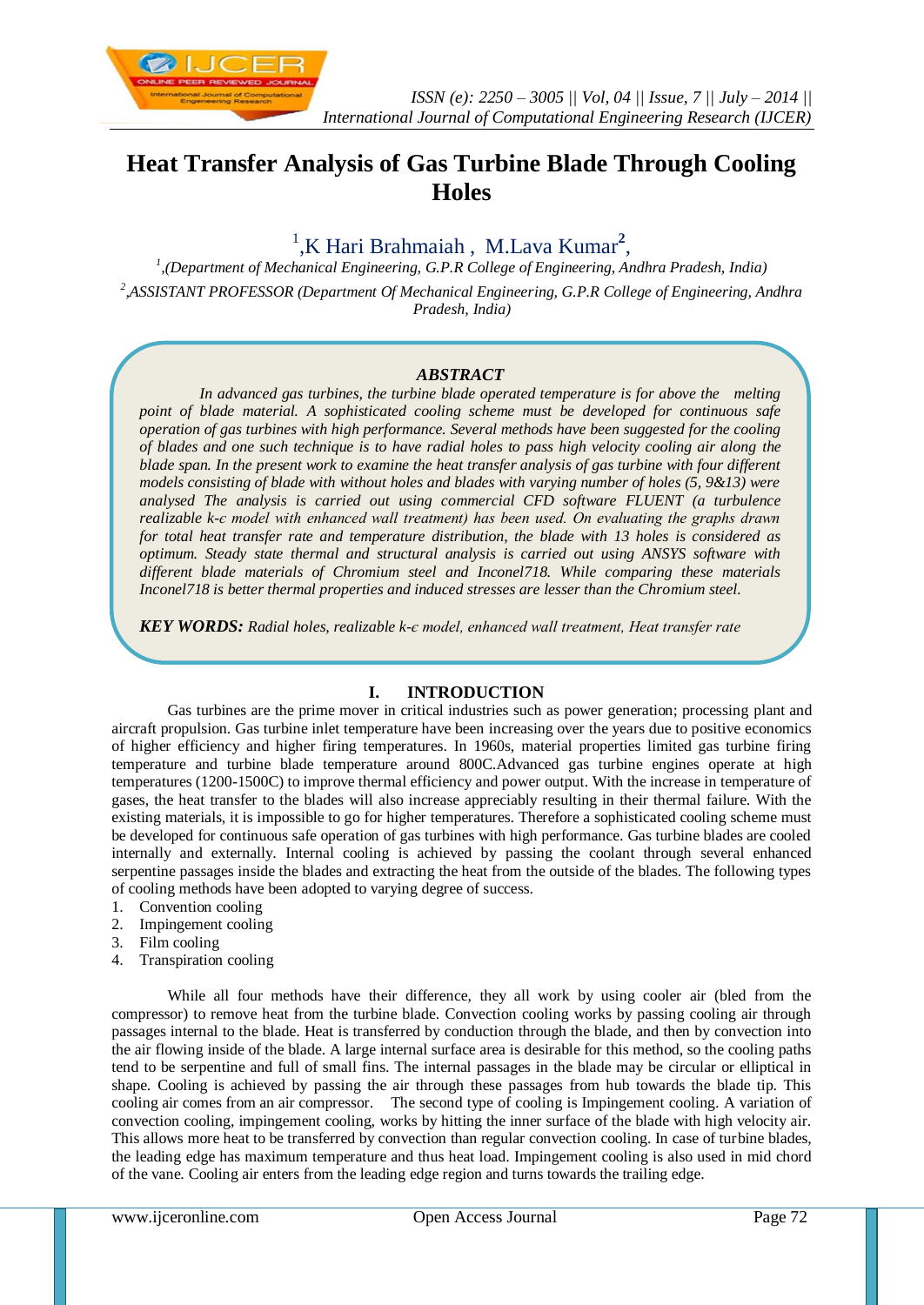Film cooling is the third major type of cooling which works by pumping cool air out of the blade through small holes in the blade. This air creates a thin layer (the film) of cool air on the surface of the blade, protecting it from the high temperature air. The air holes can be in many different blade locations, but they are most often along the leading edge. Besides cooling blade surface it decreases heat transfer from metal surface to the hot fluid. One consideration with film cooling is that injecting the cooler bleed into the flow reduces turbine efficiency. That drop in efficiency also increases as the amount of cooling flow increases. The drop in efficiency, however, is usually mitigated by the increase in overall performance produced by the higher turbine temperature. The fourth type of cooling is transpiration cooling. It is similar to film cooling in that it creates a thin film of cooling air on the blade, but it is different in that air is "leaked" through a porous shell rather than injected through holes. This type of cooling is effective at high temperatures as it uniformly covers the entire blade with cool air. Air flows through internal channels of the strut and then passes through the porous shell to cool the blade.

The present paper attempts to study the effect of variation in number of cooling passages on the temperature distribution and heat transfer rate. It has to be emphasised that the blade has to be analysed to find out the optimum number of cooling holes. The analysis of turbine blade mainly consisting of following three parts: Cfd, thermal and structural analysis. Cfd analysis is carried out using Cfd Fluent software. The thermal and structural analysis is carried out under steady state condition using Ansys software with two different materials of chromium steel and inconel718.

### **II. LITERATURE SURVEY**

Extensive work has been reported in the literature on cooling of gas turbine blade. Narasaraju et.al.[1] have considered N155 and Inconel718 nickel chromium alloy as the blade material and performed steady state thermal and structural analysis with varying number of cooling passages. It is concluded that decreased temperature of the blade will reduce power out and efficiency of plant. Hence the number of cooling holes restricted to 13. Deepanraj et.al. [2] Have considered titanium-aluminum alloy as the blade material and it is concluded that blade configuration with 8 holes given as optimum blade temperature of 800°C. Hidekazu Iwasaki et.al.[3] performed thermal and fluid analysis for gas turbine cooled vane and blade, and conducted to validate the accuracy of factors static pressure, heat transfer coefficient and film cooling effectiveness. Vickery et.al.[4] studied computation of gas turbine blade film cooling by using a two equation turbulence realizable k- є model and two layer zonal near-wall treatment method have been used, two cases at a boundary layer which involve three cooling holes.

### **III. MODELING, MESHING AND ANALYSIS OF GAS TURBINE BLADE**

The blade model is generated by using GAMBIT software. Blade profile key points are imported through icem input. The points are joined by using edge command Nurbs operation. And by using the face command create the edges as face, by selecting the sweep face and mention magnitude finally volume is created. Using volume command and select brick it creates the blade boundary. And varying number of holes is created by selecting volume command cylinder and subtracts real volumes. Meshing is done in ICEM CFD for accurate meshing. By selecting the tetra elements then compute mesh it creates number of elements and nodes. And import mesh file in FLUENT, then define model is Realizable k- $\epsilon$  model, and mention the boundary conditions. In ANSYS the blade is analysed sequentially with thermal analysis preceding structural analysis. The model is discretised using solid element (solid 20 node90). And apply the temperature and convection loads on surface elements. The thermal flux of the blade is determined by thermal analysis. The structural analysis is carried out by selecting solid element (solid 185).

## **IV. NOMENCLATURE**

- E Young's Modulus
- µ Poisson's ratio
- L Length of blade
- Cord length of blade profile
- K Thermal conductivity
- ρ Density
- Cp Specific heat
- D Diameter of cooling air passage

# **Details of turbine blade**

L=200mm, l=115mm, D=1.2mm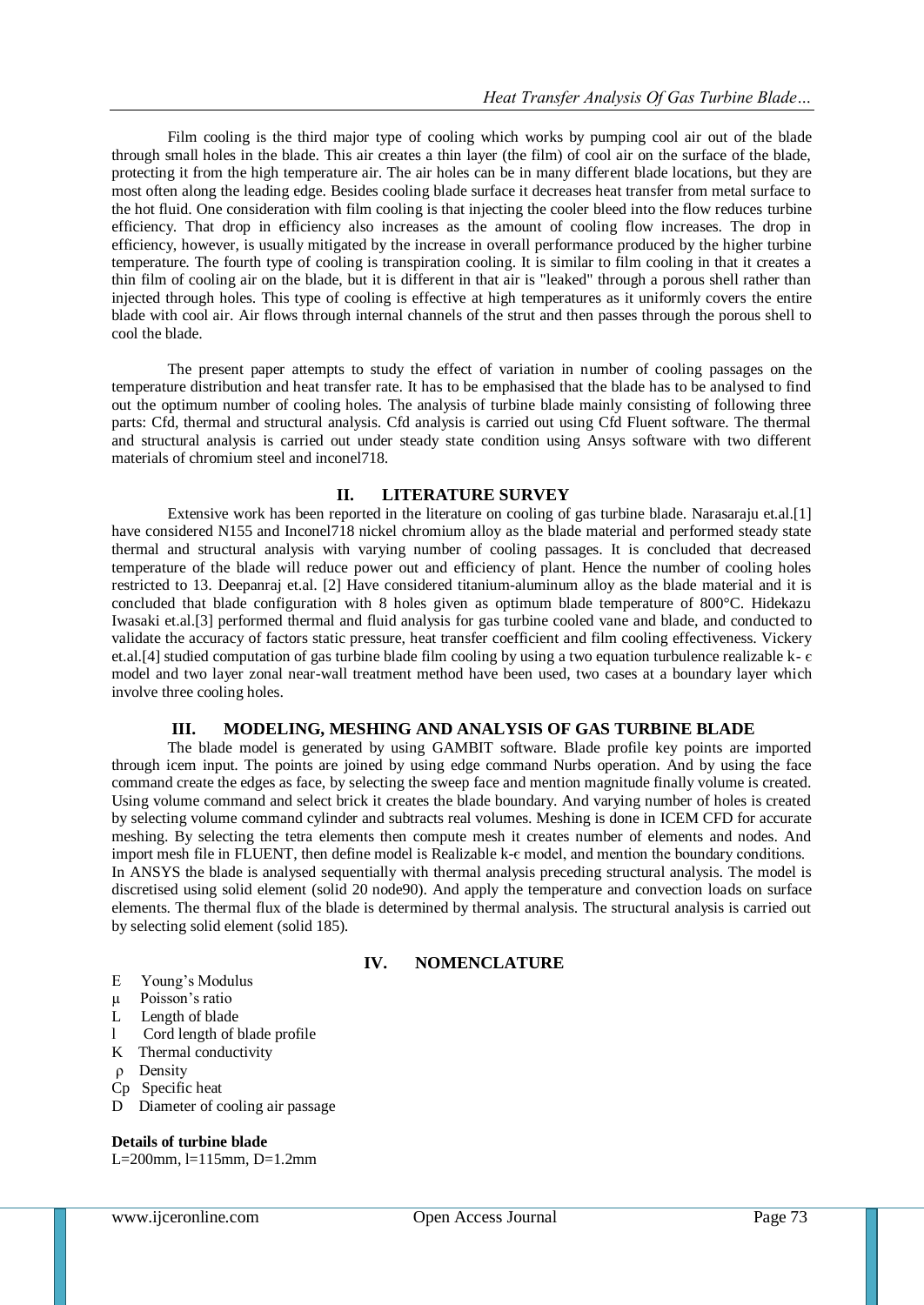| Properties    | units           | Chromium steel | Inconel718 |
|---------------|-----------------|----------------|------------|
| E             | Mpa             | 80700          | 205000     |
| $\rho$        | $Kg/cu$ m       | 7750           | 8190       |
| $\bf K$       | $W/m-k$         | 24             | 25         |
| μ             | ---             | 0.28           | 0.284      |
| Cp            | $J/kg-k$        | 435            | 586.2      |
| Melting point | $\rm ^{\circ}C$ | 1410           | 1344       |
| Yield stress  | Mpa             | 655            | 1067       |

### **Table 1 Mechanical properties of Chromium steel and Inconel718**

## **V. RESULTS & DISCUSSIONS**

The total heat transfer rate and temperature distribution of the blades depends on the heat transfer coefficient for gases and thermal conductivity of material. The cfd analysis is carried out with different models using a turbulence Realizable k-є model. It is observed that the maximum temperature is attained at the leading edge of the blade. However the temperature distribution is very less in the blade is expected. It I observed for blade with without holes model from fig1, that the total heat transfer rate is also lower. It is observing that fig2 static pressure of the blade pressure side is at maximum than suction side. Because of the hot air enters at the velocity of 277.16 m/sec from leading edge to trailing edge of the blade.



# Fig1. Temperature of blade without holes Fig 2. Static pressure of blade without holes

When holes are drilled radially to pass the cooling air through cooling holes, there is a small variation of temperature distribution within the blade. It can be observed from the fig3 (5 holes) that the temperature at the cooling holes is lower and it can be increased towards the leading edge and trailing edge of the blade. From fig 4 it is observed that the temperature distribution from cooling air inlet to the cooling air outlet is increases. This can be obtained from the cooling air is at its lowest temperature (573K) while pas through the tip of the blade to root of the blade and it goes on increasing along the radial direction.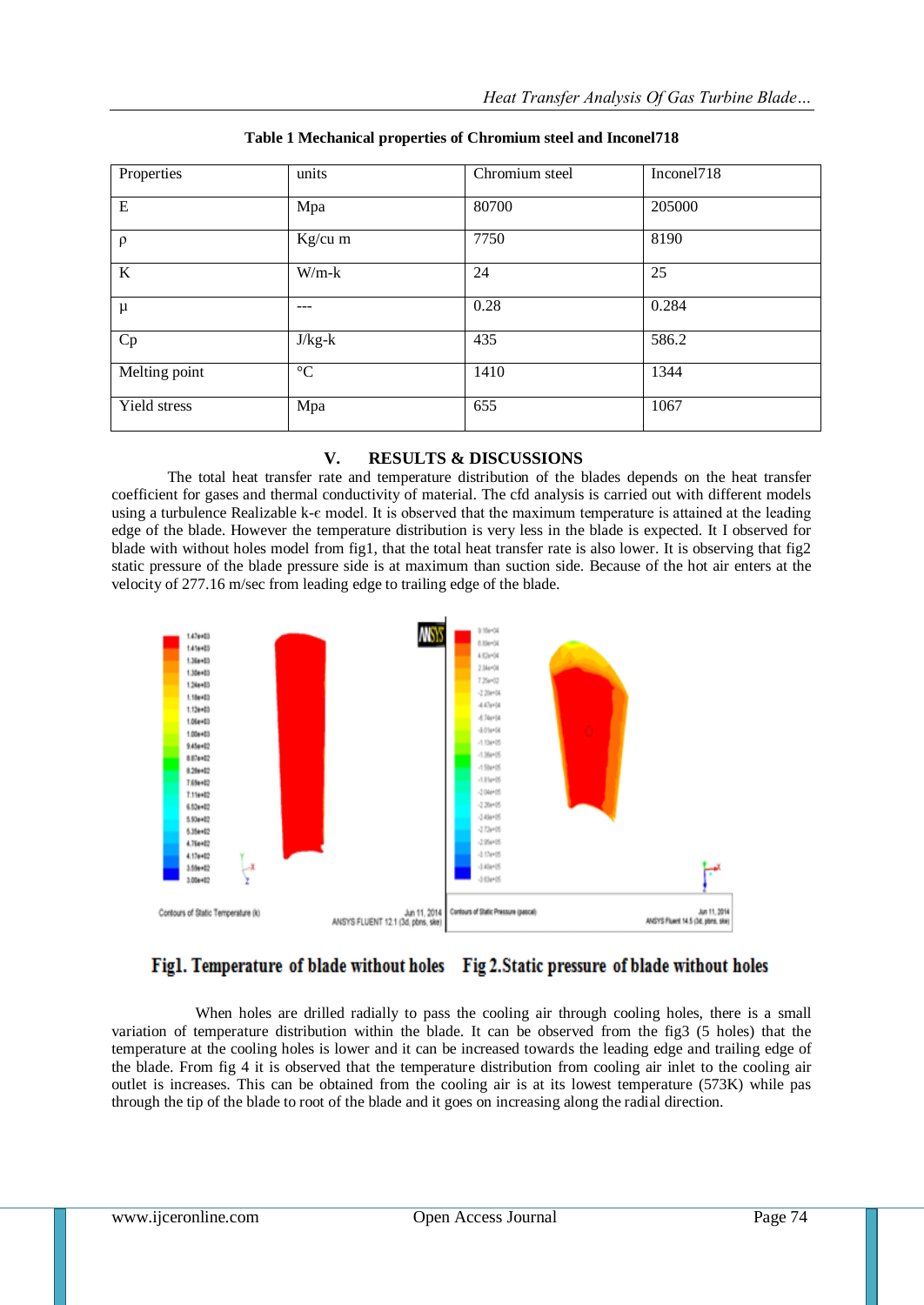



**Fig 3 Temperature of blade with 5 holes** Fig 4 Temperature distribution in holes

It is observed that the fig5 the blade consisting of 9 holes, the leading edge temperature is lesser than the blade consisting of 5 holes model. The temperature distribution is also varied for increasing the number of holes. The temperature at the leading edge is lower than the blade consisting of 13 holes by observing four models. From fig6 it can be observed that the temperature near the leading edge is 1112K. It has been reported by narasaraju [1] that the decreasing temperature will lead to lower thermal efficiency. Hence the number of holes is restricted to 13.



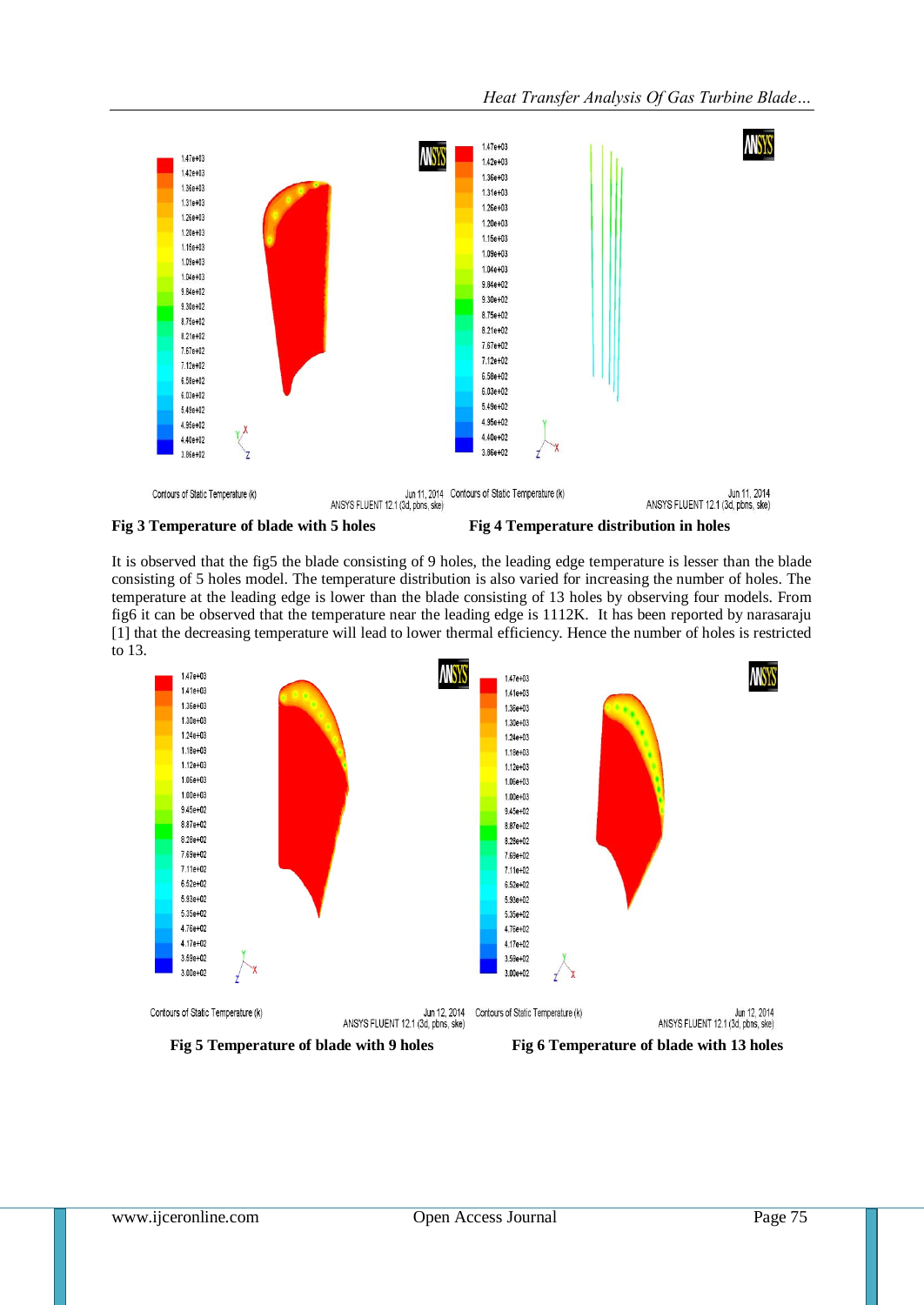





 **Fig 10 Maximum Thermal Flux For 13 holes Fig 11 Maximum Thermal Flux For 13 holes**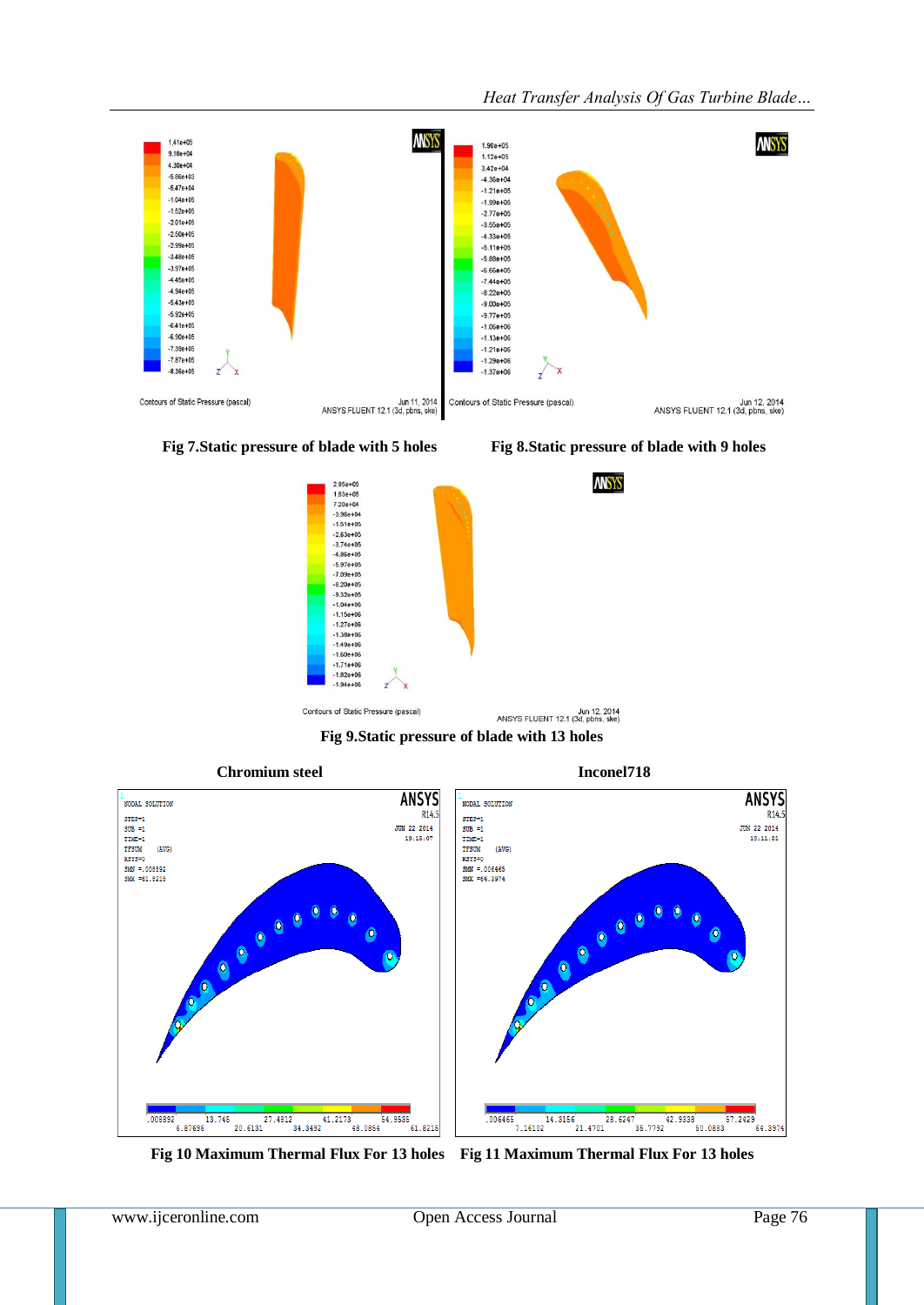

 **Fig 12 Von Misses Stress For 13 holes Fig 13 Von Misses Stress For 13 holes**

By observing figs 7, 8&9 the maximum static pressure of the blade is increasing with increasing number of holes. The steady state thermal and structural analysis is carried out with different blade materials of chromium steel and Inconel718 to determine the thermal flux and stresses induced in the blade. The temperature and convection loads are applied for thermal analysis and pressure loads are applied for structural analysis. It can be observed that figs 10&11, the thermal flux for 13 holes is higher side for Inconel718 material compared to chromium steel. By observing figs that the maximum thermal flux is at blade trailing edge region compared to leading edge and mid cord of the blade. It is reduces the blade failures at the trailing edge region. From figs 12&13 it can be observed that the stresses induced for the material of Inconel718 is lesser than the chromium steel. By observing the fig 14, the total heat transfer rate is increasing with increasing number of holes and maximum heat transfer rate is obtained for the blade consisting of 13 holes. And it can be observed from figs 15 the temperature at leading edge portion is decreased by increasing number of holes. It can be observed from fig 17& 18 that the induced stresses and strains are higher than the chromium steel material compared to Inconel718 and these are obtained with in allowable limits. Hence it is concluded that blade consisting of 13 holes has the maximum heat transfer rate, and the chromium steel has poor thermal properties than Inconel718.

#### **Table2 Total Heat Transfer Rate Vs No of Holes**

| No of holes         |      |        |         | ⊥ J     |
|---------------------|------|--------|---------|---------|
| Total heat transfer |      |        |         |         |
| rate(watts)         | 66.6 | 640.66 | 3118.09 | 6714.21 |

#### **Table3 Leading Edge Temperature Vs No of Holes**

| No of holes    |      |      |      | ن د      |
|----------------|------|------|------|----------|
| Leading edge   | 1454 | 1360 | 1245 | 110<br>. |
| temperature(k) |      |      |      |          |

### **Table 4 Maximum Thermal Flux and stress of Chromium steel Vs No of Holes**

| No of holes                 |        |        |        | ⊥ື     |
|-----------------------------|--------|--------|--------|--------|
| Thermal<br>flux( $w/mm^2$ ) | 2.30   | 54.32  | 57.26  | 61.82  |
| Stress(n/mm <sup>2</sup> )  | 471.54 | 472.48 | 474.87 | 476.55 |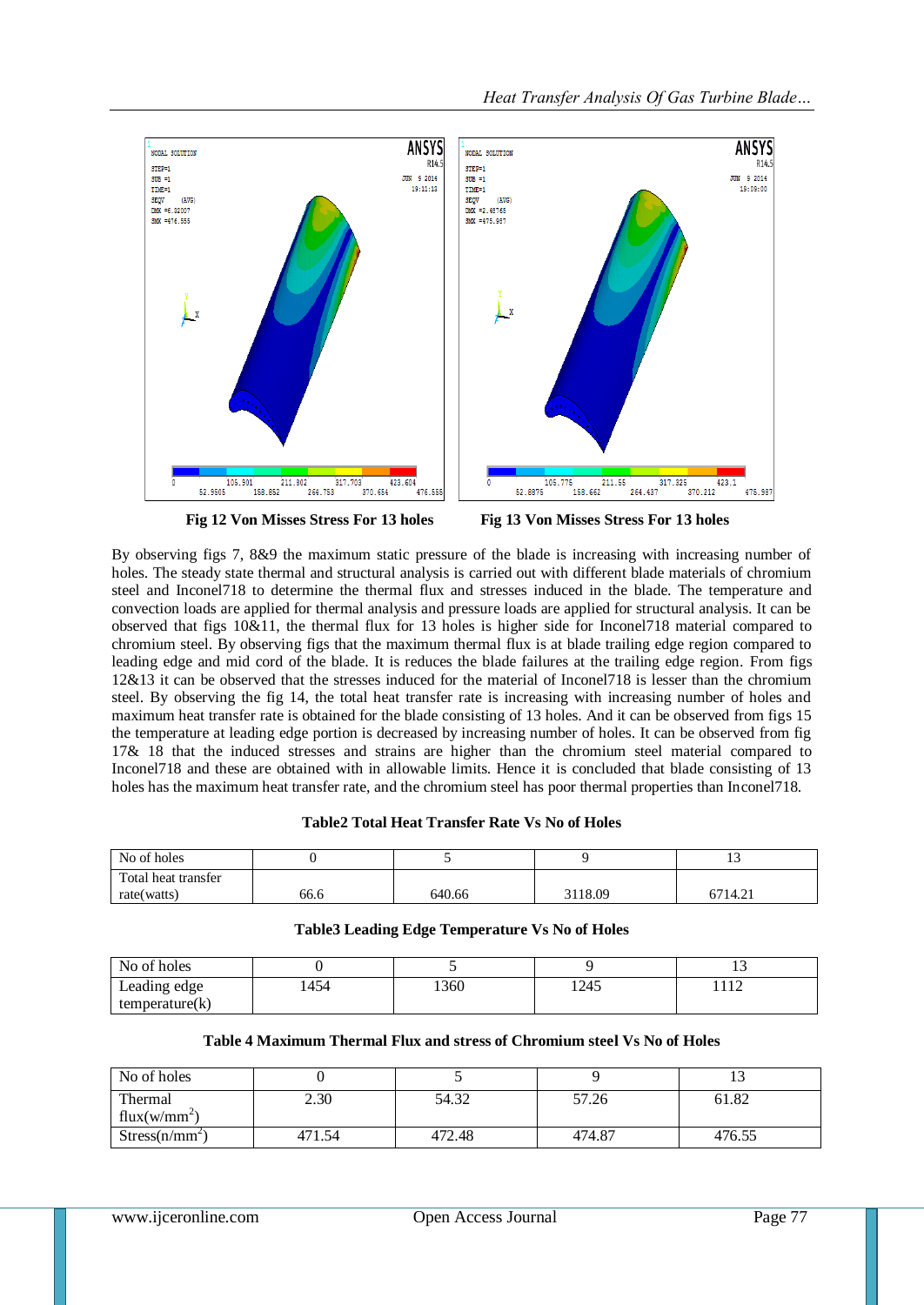| No of holes                |            |       |        |        |
|----------------------------|------------|-------|--------|--------|
| Thermal                    | າ 2<br>ا ت | 56.89 | 60.17  | 64.39  |
| flux( $w/mm^2$ )           |            |       |        |        |
| Stress(n/mm <sup>2</sup> ) | 470.992    |       | 474.31 | l75.31 |
|                            |            |       |        |        |

**Table 5 Maximum Thermal Flux and stress of Inconel718 Vs No of Holes**